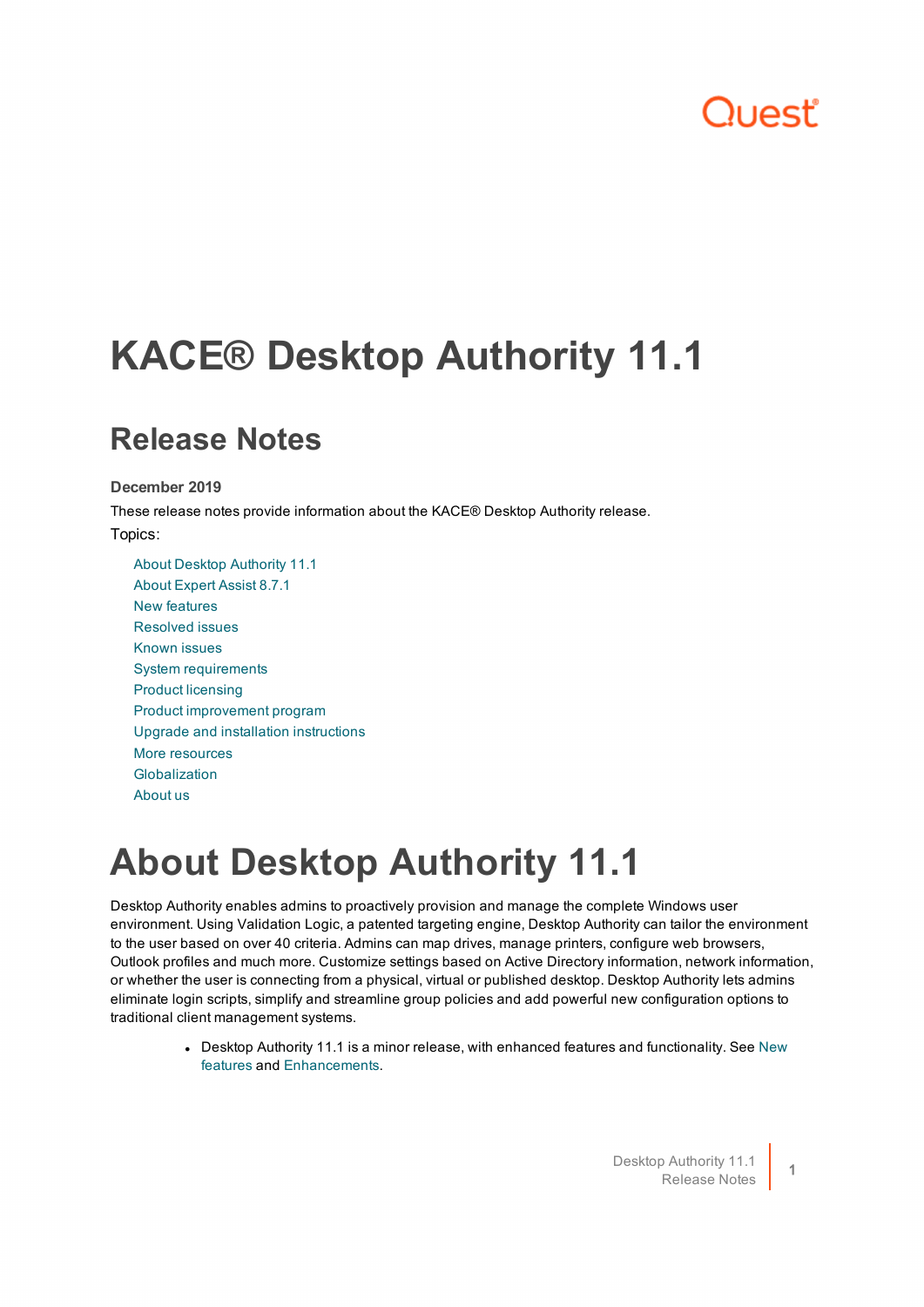- **IMPORTANT:** Starting in version 11.0, Desktop Authority has migrated to a new licensing system. All i license keys and files from earlier versions (pre 11.0) are no longer valid and a new license key is required to proceed with the current installation. Please visit https://support.quest.com/kb/264001 for more information.
- **IMPORTANT:** The security status of the Desktop Authority installation file can become "blocked" after i download, inhibiting the ability of the product to be properly installed. Please see Desktop Authority [KB](https://support.quest.com/kace-desktop-authority/kb/262298/unblock-a-file-before-extracting-or-running-it) [262298](https://support.quest.com/kace-desktop-authority/kb/262298/unblock-a-file-before-extracting-or-running-it) for information on detecting and resolving this issue.

## <span id="page-1-0"></span>**About Expert Assist 8.7.1**

ExpertAssist is the perfect choice for anyone who has ever needed to access and control a PC or server from elsewhere, be it from down the hall or from halfway around the world. All that is required to control a PC or server is a web browser or WAP-enabled wireless device.

ExpertAssist is a remote administration tool that lets you control and administer Microsoft® Windows®-based computers over a local area network or the Internet. Originally designed for network administrators, the ExpertAssist has evolved to offer a wide variety of remote computing solutions for an equally wide variety of users. Today, the ExpertAssist provides many useful capabilities such as Java-based desktop remote control, file transfer protocol (FTP) for downloading and uploading of files, configuration of the host computer, remote-tolocal printing, advanced scripting, and dozens of other features.

ExpertAssist acts as the host software on the machine that is to be controlled or accessed. The client (the remote computer that is used to access the host) requires no special software. The client software is any Java enabled web browser, such as Internet Explorer (IE version 11) and others. Many Remote Control features can also be accessed and controlled using such client software as that found in handheld PDAs and WAP-enabled mobile telephones.

• ExpertAssist 8.7.1 is a minor release, with no new functionality. See [Resolved](#page-2-0) issues.

## <span id="page-1-1"></span>**New features**

New features in Desktop Authority 11.1:

- <sup>l</sup> **Microsoft Windows Server 2019 support.** Desktop Authority now supports Windows 2019 for installing Desktop Authority 11.1 Manager (issue ID 4408).
- <sup>l</sup> **Microsoft SQL Server 2019 support.** Support for Express and all Server editions of SQL server 2019 is available in this release (issue ID 4528).
- <sup>l</sup> **Enhanced profile validation logic allowing the targeting of new Windows 10 release IDs 1903 and 1909.**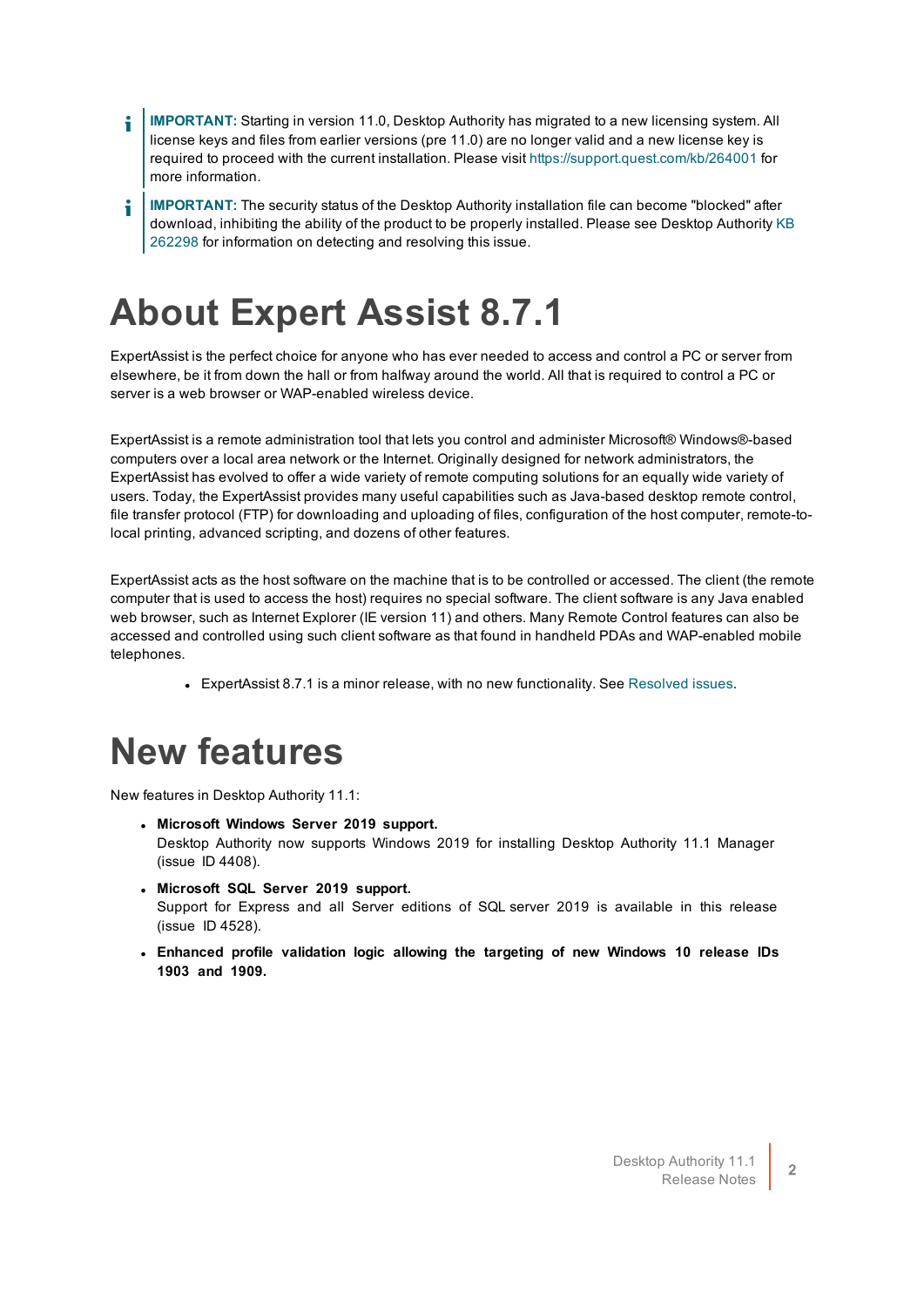- <sup>l</sup> <sup>l</sup> **Windows 10 November 2019 Update.** Version number: 1909 Build number: 10.0.18363
	- <sup>l</sup> **Windows 10 May 2019 Update.** Version number: 1903 Build number: 10.0.18362
- <sup>l</sup> **Multiple bug fixes and performance enhancements.** For more details, see [Resolved](#page-2-0) issues.

## <span id="page-2-0"></span>**Resolved issues**

The following is a list of issues addressed in this release.

#### **Table 1: General resolved issues**

| <b>Resolved Issue</b>                                                                                                                                                                                                           | <b>Issue ID</b> |
|---------------------------------------------------------------------------------------------------------------------------------------------------------------------------------------------------------------------------------|-----------------|
| Added Windows 10 Release IDs 1903 and 1909 to Validation Logic Rules for both UBM and<br>CBM profiles.                                                                                                                          | 4524            |
| The Operations service stops running which causes ETL performance issues.                                                                                                                                                       | 4518            |
| Operations Service failed to install when credential password contained double quotes "".                                                                                                                                       | 4511            |
| Operations Service does not stay running even immediately following a restart.                                                                                                                                                  | 4497            |
| CBMConfig.xml in SYSVOL locked by CBM Service on client and results in replication issues.                                                                                                                                      | 4473            |
| USB object caused a blue screen (BSOD) in EmbargoM. sys under exremely rare conditions.                                                                                                                                         | 4451<br>4434    |
| UBM: Desktop Authority variables Siefilespec and Sbrowserfilespec were the same,<br>even when the default browser was Mozilla Firefox.                                                                                          | 4446            |
| After upgrading from 10.x to 11.x a Server Error was generated in the console due to IIS 32 bit<br>Apps being set to False.                                                                                                     | 4396            |
| Software inventory report returns no results when wild cards were used in the computer name<br>field.                                                                                                                           | 4390            |
| In the Profile Object - One Drive report, Auto sync Desktop was set to SyncDesktop whether<br>the box was selected or cleared.                                                                                                  | 4284            |
| Local Account Management profile object report had unreadable rules.                                                                                                                                                            | 4057            |
| Side By Side error was reported on Windows 10.                                                                                                                                                                                  | 3572            |
| Errors ("FireFox: Exception caught in GetPref while parsing for pref line") in sltracecc logfile<br>when attempting to use the Web Browser feature to set certain Firefox 57 (or later) browser<br>settings on client machines. | 3568            |
| Password expiration warning from General object was not displayed on Windows 10 clients.                                                                                                                                        | 3017            |
| Context-sensitive help topic for the Web Browser page updated to indicate that selecting a<br>default browser is only supported on versions up to Windows 7/2008.                                                               | 2120            |
| Some firmware revs of Surface Pro 3 docking station do not work correctly with USB/Port                                                                                                                                         | 1734            |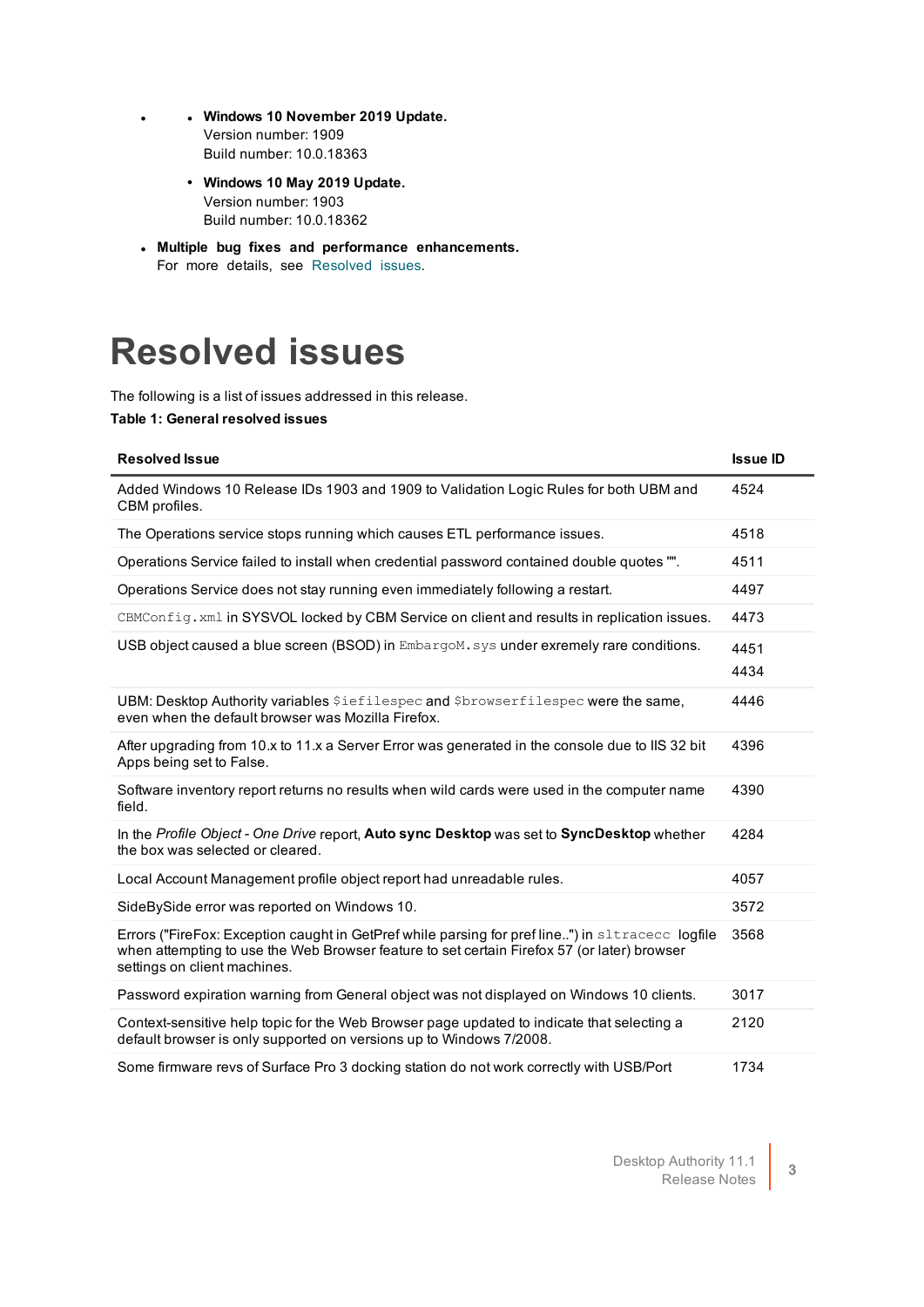| <b>Resolved Issue</b>                                                                                                                         | <b>Issue ID</b> |
|-----------------------------------------------------------------------------------------------------------------------------------------------|-----------------|
| Security component installed.                                                                                                                 |                 |
| On a shortcut element, after browsing to an icon file and then clicking Load icons, the console<br>showed a message and cleared out the path. | 553             |
| It was not possible to add HTTP and HTTPS exceptions into the proxy.                                                                          | 527             |

## <span id="page-3-0"></span>**Known issues**

The following is a list of most issues, including those attributed to third-party products, known to exist at the time of release. To see the remaining issues and feature requests, visit [https://support.quest.com/kb/312615.](https://support.quest.com/kb/312615)

#### **Table 2: General known issues**

| <b>Known Issue</b>                                                                                               | <b>Issue ID</b> |
|------------------------------------------------------------------------------------------------------------------|-----------------|
| Initialize failed error message is received when launching the DA Reporting Tool.                                | 4347            |
| All available computers are not always being displayed when DA's default resource browser is 2804<br>being used. |                 |
| Issue installing the DA Reporting Tool msi to a non system drive. A "invalid drive" error is<br>displayed.       | 2609            |
| Issue displaying a PNG image as a custom logo.                                                                   | 2462            |

#### **Table 3: Group Policy Templates (User Management) known issues**

| <b>Known Issue</b>                                                                                             | <b>Issue ID</b> |
|----------------------------------------------------------------------------------------------------------------|-----------------|
| Unable to configure a Word 2010 policy to "Enabled" in Group Policy Templates.                                 | 10342           |
| On Add/Remove ADMX files there is no ability to remove.                                                        | 10028           |
| Group policy template settings are getting lost when the Ctrl-alt-del.admx is added to an<br>existing element. | 10840           |

#### **Table 4: Message Box (User Management) known issues**

| Known Issue                                                       | <b>Issue ID</b> |
|-------------------------------------------------------------------|-----------------|
| Message Box cycle date range not always saving the date properly. | 3883            |

#### **Table 5: USB/Port Security (User Management) known issues**

| Known Issue |  |  |  | <b>Issue ID</b> |   |  |  |
|-------------|--|--|--|-----------------|---|--|--|
| .           |  |  |  |                 | . |  |  |

USB exception not behaving properly if the USB device remains plugged in during a reboot. 4492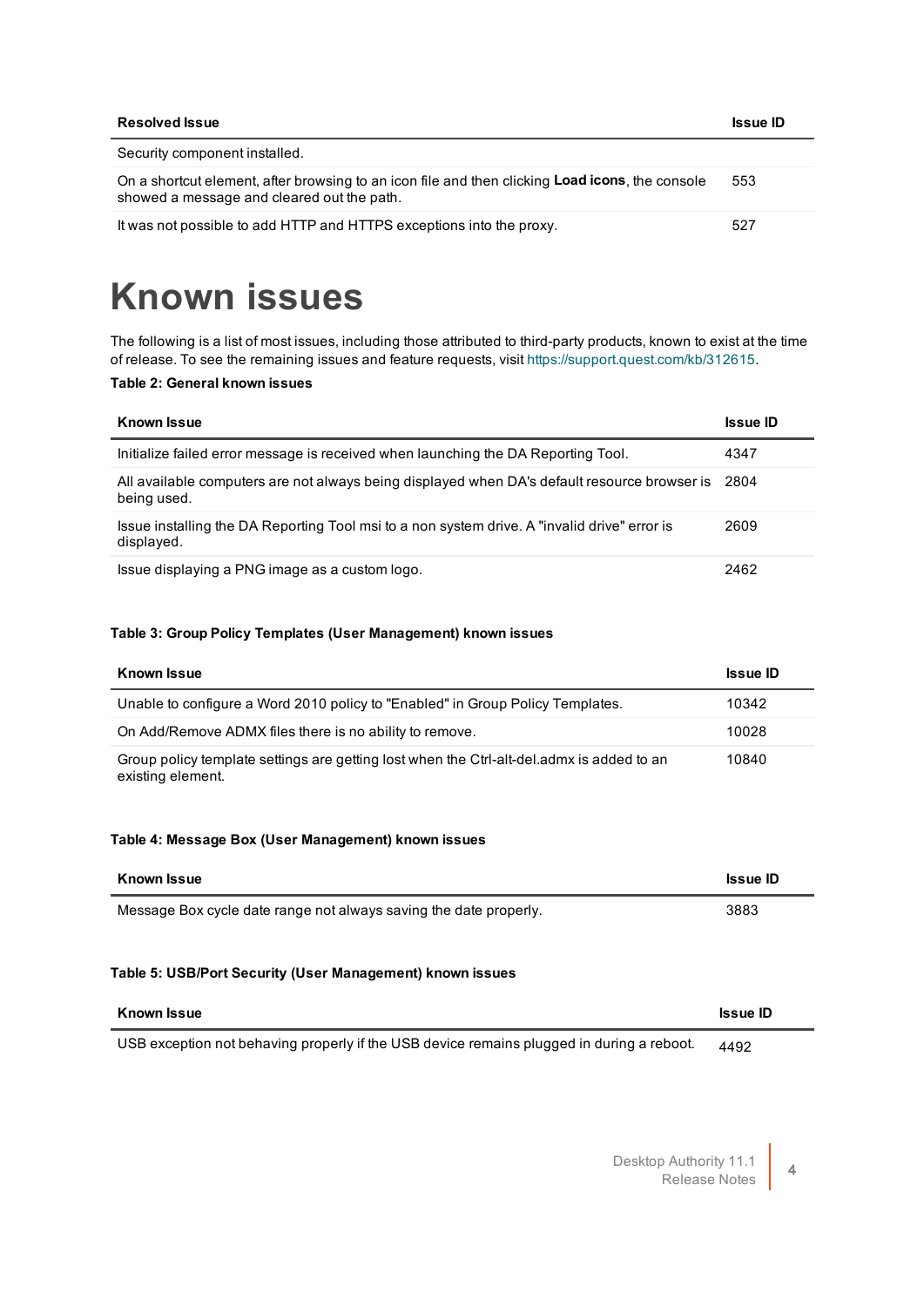| <b>Known Issue</b>                                                                                                                                                                                                                                                                                                                  | <b>Issue ID</b> |
|-------------------------------------------------------------------------------------------------------------------------------------------------------------------------------------------------------------------------------------------------------------------------------------------------------------------------------------|-----------------|
|                                                                                                                                                                                                                                                                                                                                     | 10085           |
| Issue where the end-user can read, write and synchronize data using iTunes on all Apple<br>devices when the USB/Port Security Storage is set to Deny.                                                                                                                                                                               | 9786            |
| Issue where the end-user can access, read, write and manipulate data on Motorola tablet<br>with Android OS when the USB/Port Security Storage is set to Deny.                                                                                                                                                                       | 9798<br>9803    |
| Some MP3 players are not accessible when the USB Storage is set to Read Only.                                                                                                                                                                                                                                                       | 9695            |
| With USB storage set to Deny the usb storage device card reader Transcend is accessible on<br>Windows 8.1x86 and 7x64, works (not accessible) on 8x64.                                                                                                                                                                              | 10698           |
| When disable USB Security with administrative override there is no information being logged<br>when coping files to/from the device.                                                                                                                                                                                                | 10869           |
| Incorrect classification of some USB CD/DVD writers as USB device as mass storage.                                                                                                                                                                                                                                                  | 10955           |
| Some Android smartphones and other mass storage devices are not reporting proper USB<br>device classification information to Desktop Authority's USBPS( USB/Port Security) driver.<br>This can cause access to still be allowed to these devices after a client has been configured<br>to not allow access to mass storage devices. | 3293            |
| On some versions of Windows 10 (e.g. 1803), domain admins may see the following balloon<br>from the USB/Port Security client: "The Read operation you are attempting on the device<br>\Device\Harddisk0\DR0: was denied because of restrictions in effect on this computer."                                                        | 3922            |

The message is benign and doesn't affect any functionality.

#### **Table 6: DA Console known issues**

| <b>Known Issue</b>                                                                                                                                                                                                                                                                           | <b>Issue ID</b> |
|----------------------------------------------------------------------------------------------------------------------------------------------------------------------------------------------------------------------------------------------------------------------------------------------|-----------------|
| Feature Request - Provide "Find and Replace" for all elements in console.                                                                                                                                                                                                                    | 3397            |
| Issue where the column width in the Desktop Authority Manager is not behaving properly<br>when using Internet Explorer 11. Workaround: Use Mozilla Firefox, Google Chrome (version<br>44 or earlier) or Internet Explorer 11.                                                                | 10700           |
| Profile tree doesn't automatically update after 'Export and Delete'.                                                                                                                                                                                                                         | 10130           |
| Cannot see all records via the Desktop Authority log files viewer.                                                                                                                                                                                                                           | 10387           |
| Console: Font shifting after adding hyperlink in signature (IE).                                                                                                                                                                                                                             | 10715           |
| The disabling of the slBypass feature is no longer working.                                                                                                                                                                                                                                  | 10928           |
| Remote Management tab: Favorites has no icon.                                                                                                                                                                                                                                                | 10834           |
| Security Policy - UAC tab setting for UAC enable/disable no longer matches the OS settings.                                                                                                                                                                                                  | 10059           |
| Security Policy - enable UAC not setting the UI to the default setting although SLtrace shows<br>UAC=enabled.                                                                                                                                                                                | 10060           |
| DA is very slow when loading for any user that only has read only access to the console.                                                                                                                                                                                                     | 1544            |
| Importing a previously exported CBM (Computer Based Management) profile results in the all<br>elements being imported with new UIDs (Unique IDs). This causes any re-imported element,<br>configured with "run once" validation logic, to re-execute on all clients where it previously ran. | 3294            |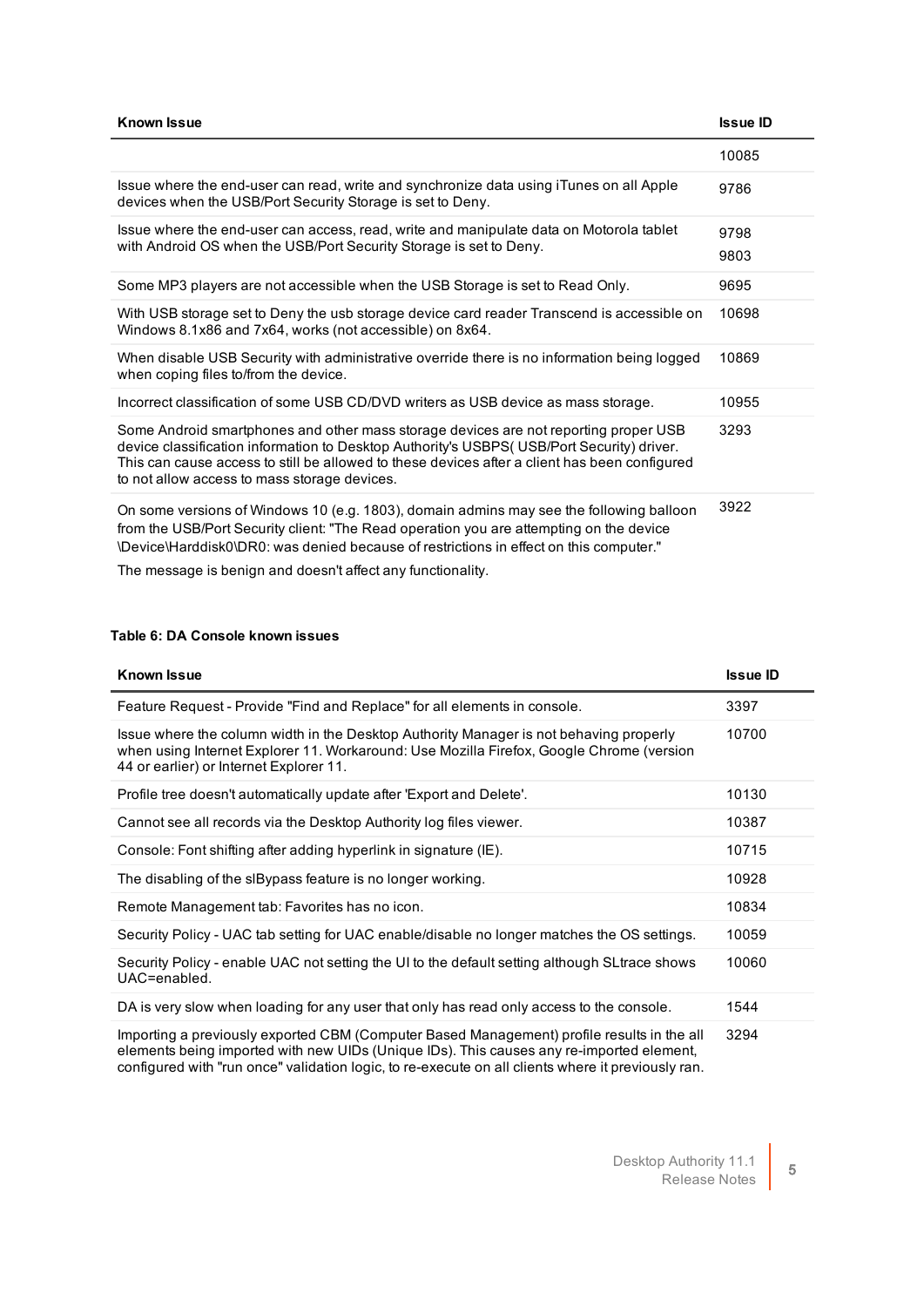| <b>Known Issue</b>                                                                                                                                                                         | <b>Issue ID</b> |
|--------------------------------------------------------------------------------------------------------------------------------------------------------------------------------------------|-----------------|
| DA console times out when trying to copy/paste one element from a very large (700+) list of<br>existing elements.                                                                          | 3091            |
| Manager refresh event causes you to jump to the top of a long list of elements                                                                                                             | 3300            |
| Possible critical error message being displayed when trying to access the Manager Console<br>while using a custom certificate configured with certain non-standard certificate properties. | 3548            |

Workaround: Switch to using the product's default self-signed certificate.

#### **Table 7: ExpertAssist known issues**

| <b>Known Issue</b>                                                                                                                                                                                        | <b>Issue ID</b> |
|-----------------------------------------------------------------------------------------------------------------------------------------------------------------------------------------------------------|-----------------|
| Automate the approval of the EA certificate centrally instead of having to accept it for each<br>remote management connection.                                                                            | 3645            |
| (Applicable only for Microsoft Windows 7 and Windows Server 2008 R2 with the "change"<br>wallpaper" function enabled) The slide show mode in wallpaper is deactivated after Remote<br>Control management. | 101<br>4984     |
| "Shift" key doesn't work after pressing "CapsLock" key in Remote Control.                                                                                                                                 | 10973           |
| Multiple security related popups while establishing a remote management session.                                                                                                                          | 1223            |
| Intermittent error ("Error while installing DesktopAuthority Mirror Driver") being displayed in<br>the ExpertAssist log file when installing/upgrading the ExpertAssist client on a Windows 7<br>machine. | 3465            |
| The ExpertAssist client still tries connecting to the LAN gateway even when the ONRM (Off-<br>Network Remote Management Feature) has been disabled.                                                       | 3304            |
| Error when clicking EA v5 registry.                                                                                                                                                                       | 3326            |
| Upgrade of ExpertAssist failed due to the incomplete removal of a previous version.                                                                                                                       | 4051            |

#### **Table 8: Local Account Management known issues**

| <b>Known Issue</b>                                                                                                      | <b>Issue ID</b> |
|-------------------------------------------------------------------------------------------------------------------------|-----------------|
| Possible conflict with setting local administration password in both a General and Local<br>Account Management element. | 9673            |
| Local User Account: Days since last used field remains blank after adding users.                                        | 9722            |

#### **Table 9: Server Manager known issues**

| Known Issue                                                                                 | <b>Issue ID</b> |
|---------------------------------------------------------------------------------------------|-----------------|
| Server Manager: Endless 'Querying' for DA Admin service if DCOM is disabled on remote host. | 10338           |
| Server Manager User/Computer Replication Status column text do not match for "red status".  | 9908            |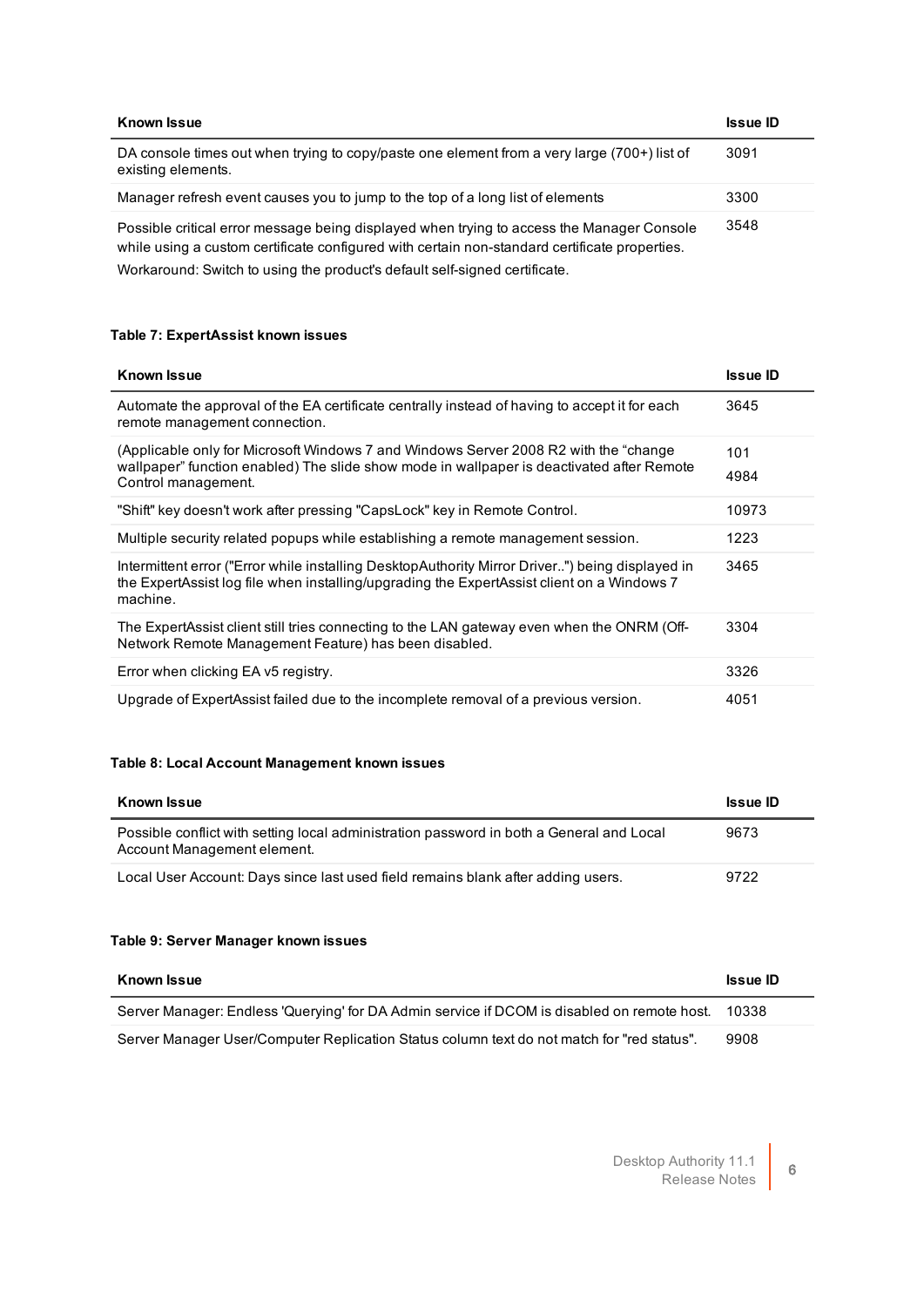| Known Issue                                                                                                                                                                         | <b>Issue ID</b> |
|-------------------------------------------------------------------------------------------------------------------------------------------------------------------------------------|-----------------|
| Powered off server is querying and calculating most of the time in Server Manager.                                                                                                  | 10833           |
| SMWinService.log grows continually. Error code: 1305 GetAdminServiceInfo error<br>ScriptLogic.DAConsole.Common.ExceptionHandling.DAErrorException:<br>ErrServiceDataRegistryAbsent. | 10916           |

#### **Table 10: Web Browser known issues**

| <b>Known Issue</b>                                                                                                                                                                                             | <b>Issue ID</b> |
|----------------------------------------------------------------------------------------------------------------------------------------------------------------------------------------------------------------|-----------------|
| Web Browser Proxy Exceptions do not apply correctly when *. is not added before the domain<br>& suffix.                                                                                                        | 10362           |
| "Prevent users from making changes to proxy settings" option in Windows internet Settings<br>does not get applied to Internet options LAN settings, if applying settings to Firefox only.                      | 10193           |
| IE10/IE11 issue with the web browser element when changing the home page from having<br>multiple tabs to one.                                                                                                  | 10854           |
| For Web Browser, some controls and settings are not locked in Firefox – Connection page,<br>when using the option to prevent users from changing any settings on connection page in the<br>web browser object. | 551             |
| Firefox built in add-ons exceptions are not removed, when the option "Delete any exceptions"<br>from client that are not defined here" is enabled.                                                             | 546             |
| Password exceptions for Firefox can no longer be set on the client using the DA Manager<br>Console, due to the way how Firefox is handling this process now.                                                   | 545             |
| No ability to manage Chrome in the web browser object.                                                                                                                                                         | 320             |

#### **Table 11: Desktops known issues**

| Known Issue                                                                                                      | <b>Issue ID</b> |
|------------------------------------------------------------------------------------------------------------------|-----------------|
| When auto-hide is enabled for the taskbar and Desktop Authority runs it causes the Start<br>Button to disappear. | 10914           |

#### **Table 12: Exchange/Outlook known issues**

| Known Issue                                                                                                                                                                                                                                                                                                                      | <b>Issue ID</b> |
|----------------------------------------------------------------------------------------------------------------------------------------------------------------------------------------------------------------------------------------------------------------------------------------------------------------------------------|-----------------|
| After upgrading from MS Office 2010 to 2013, there are multiple ost files in the client<br>machine's C:\Users\username\AppData\Local\Microsoft\Outlook folder                                                                                                                                                                    | 10810           |
| The ability to fully embed an image within an email signature is currently not supported by<br>Desktop Authority                                                                                                                                                                                                                 | 1676            |
| The "From" field shown in the Outlook properties on a client machine (after the email account<br>has been configured using Desktop Authority) displays sender is "Microsoft Exchange" instead<br>of the user's email. However, emails are still sent correctly and all recipients see the correct<br>display name of the sender. | 3476            |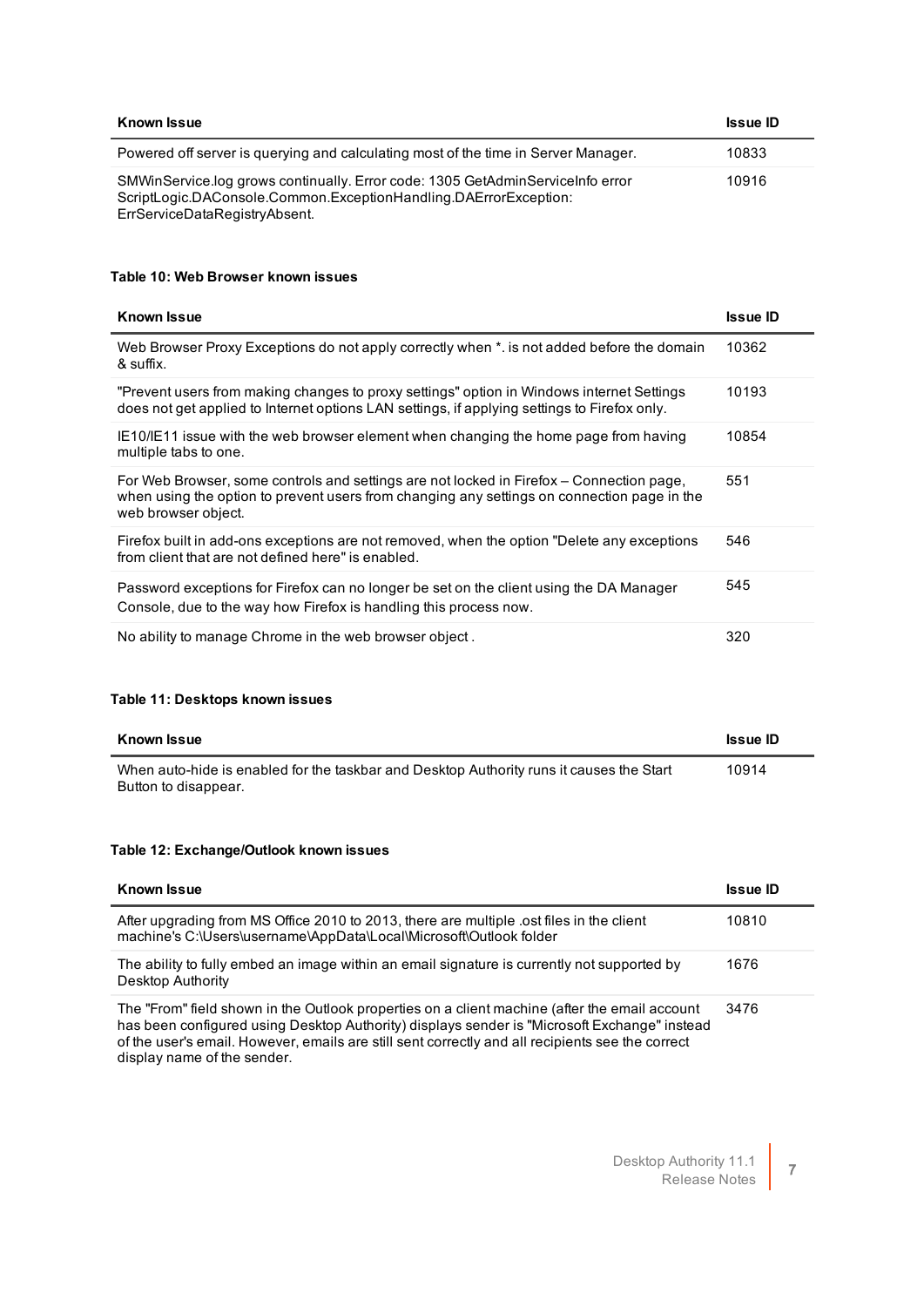| Known Issue                                                                                                                        | <b>Issue ID</b> |
|------------------------------------------------------------------------------------------------------------------------------------|-----------------|
| Adding Safe Senders, Recipients or blocked senders using the Microsoft Outlook Settings<br>feature doesn't work with Outlook 2016. | 3167            |

#### **Table 13: Installation known issues**

| <b>Known Issue</b>                                                                              | <b>Issue ID</b> |
|-------------------------------------------------------------------------------------------------|-----------------|
| Installer gets exception if an installation path is extremely long.                             | 10273           |
| Installer database screen sometimes doesn't see the existing SQL instance.                      | 10604           |
| IIS error during install.                                                                       | 10634           |
| A configured custom certificate is sometimes changed to a self-sign certificate during upgrade. | 3705            |

#### **Table 14: Validation Logic known issues**

| Known Issue                                                                                                                                                                                                                                                          | <b>Issue ID</b> |
|----------------------------------------------------------------------------------------------------------------------------------------------------------------------------------------------------------------------------------------------------------------------|-----------------|
| Feature Request - Add missing WMI Win32 System Enclosure Chasis types to Validation<br>Logic (for example, Type 31=Convertible instead of Desktop).                                                                                                                  | 4060            |
| The time picker in CBM validation logic has a display issue at some resolutions.                                                                                                                                                                                     | 10899           |
| CBM (Computer Based Management) elements set to execute at Shutdown/Startup do not get<br>applied when a machine is configured to use "Fast Startup". This is because a true shutdown<br>or startup event does not occur during a "fast shutdown" or "fast startup". | 3270            |

#### **Table 15: Inactivity profile object known issues**

| Known Issue                                                                                                                                                                                                                       | <b>Issue ID</b> |
|-----------------------------------------------------------------------------------------------------------------------------------------------------------------------------------------------------------------------------------|-----------------|
| Editing an existing Inactivity element that has the action set to "Restart" displays the wrong<br>boundary info for the duration field (actual value is unchanged). This is a display issue and<br>does not affect functionality. | 3319            |

#### **Table 16: Third-party known issues**

| Known Issue                                                                                                                                                                                                                                                                            | <b>Issue</b><br>ID |
|----------------------------------------------------------------------------------------------------------------------------------------------------------------------------------------------------------------------------------------------------------------------------------------|--------------------|
| A logon delay for five minutes is reported, causing the computer to freeze five minutes at startup. For<br>complete details about this issue, visit https://support.quest.com/kace-desktop-<br>authority/kb/306455/logon-delay-for-five-minutes-computer-freezes-5-minutes-at-startup. | 4484               |
| Shortcut "User Start Menu (Pin)" option is not working for Windows 10.                                                                                                                                                                                                                 | 438                |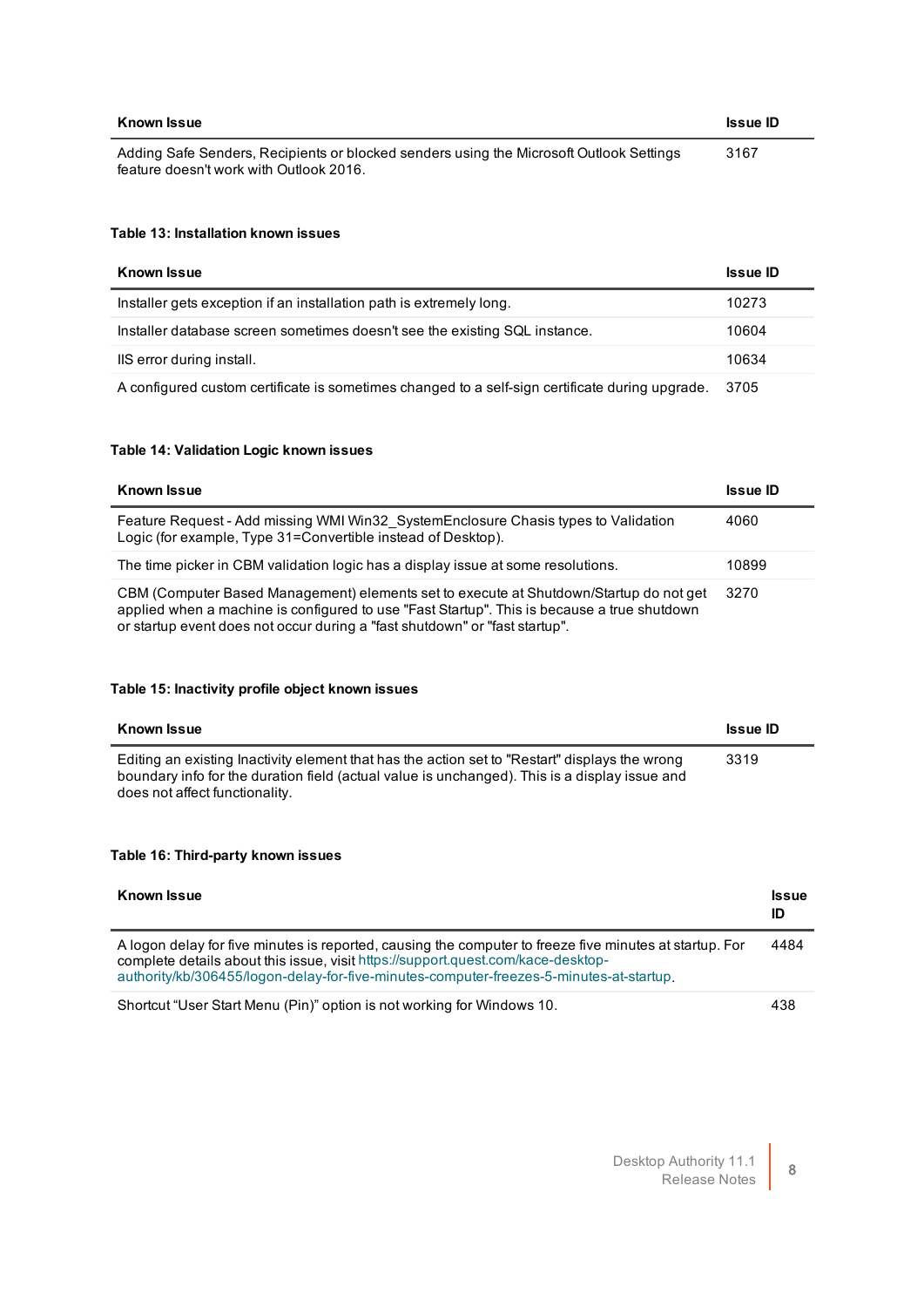# <span id="page-8-0"></span>**System requirements**

Before installing Desktop Authority 11.1, ensure that your system meets the following minimum hardware and software requirements.

### **Operating System requirements**

#### **Table 17: Operating System requirements**

| Requirement            | <b>Details</b>                                                       |
|------------------------|----------------------------------------------------------------------|
| Web Console Manager    | Microsoft Windows Server 2008 Standard/Enterprise (including 64-bit) |
|                        | Microsoft Windows Server 2008 R2 Standard/Enterprise                 |
|                        | Microsoft Windows Server 2012                                        |
|                        | Microsoft Windows Server 2012 R2 Standard/Enterprise                 |
|                        | Microsoft WIndows Server 2016                                        |
|                        | Microsoft WIndows Server 2019                                        |
| Client side components | Microsoft Windows 7 (including 64-bit)                               |
|                        | Microsoft Windows 8.1 (including 64-bit)                             |
|                        | Microsoft Windows 10 (including 64-bit)                              |
|                        | Microsoft Windows Server 2008 Standard/Enterprise (including 64-bit) |
|                        | Microsoft Windows Server 2008 R2 Standard/Enterprise                 |
|                        | Microsoft Windows Server 2012                                        |
|                        | Microsoft Windows Server 2012 R2 Standard/Enterprise                 |
|                        | Microsoft Windows Server 2016                                        |
|                        | Microsoft Windows Server 2019                                        |

### **Browser requirements**

#### **Table 18: Browser requirements**

| Requirement | <b>Details</b>                                                                                        |
|-------------|-------------------------------------------------------------------------------------------------------|
| Minimum     | Internet Explorer 11, Firefox 3.6, or Chrome 24                                                       |
| Recommended | Internet Explorer 11, Firefox latest version, Chrome latest version,<br>Microsoft Edge latest version |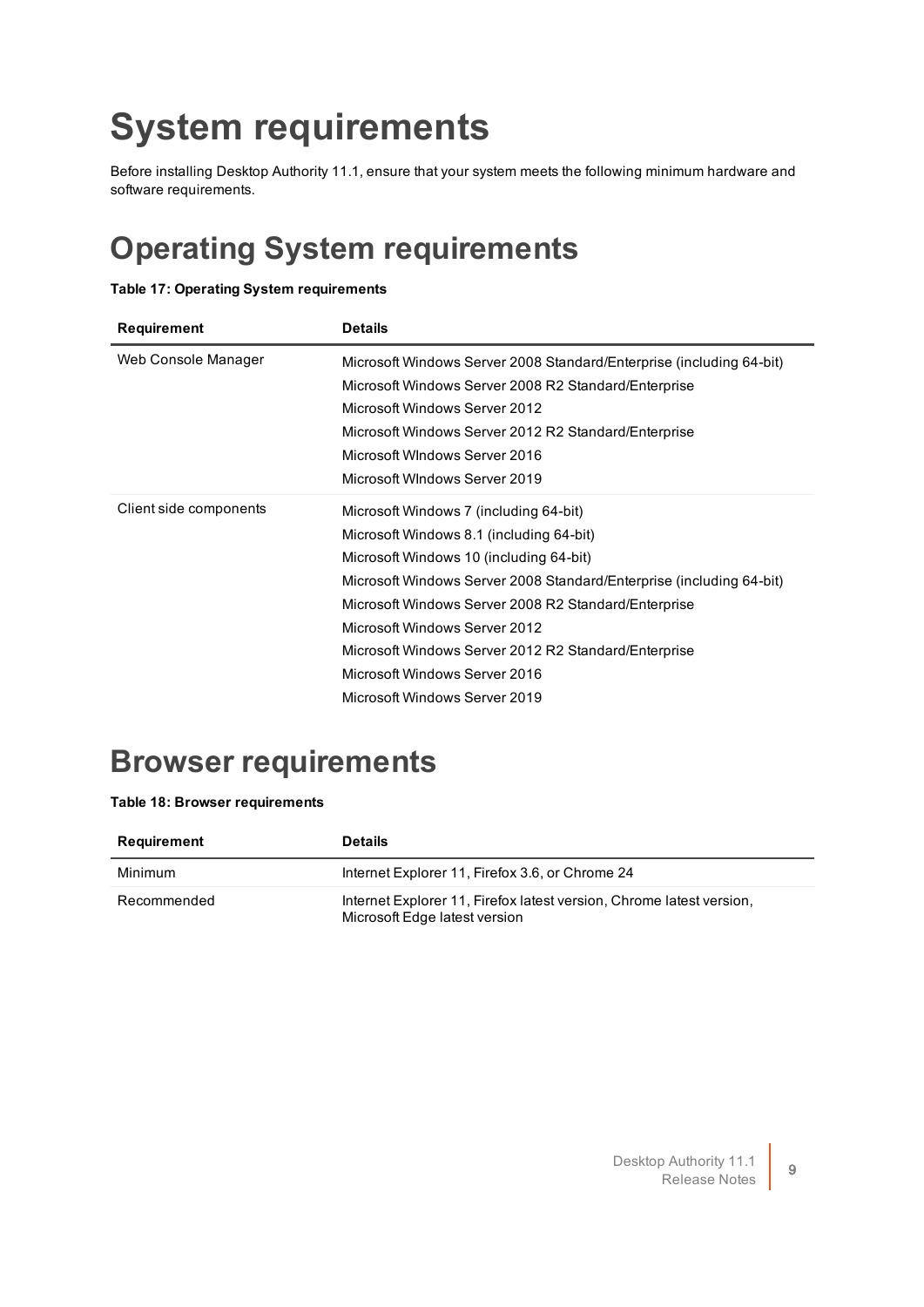### **Software requirements**

#### **Table 19: Software requirements**

#### **Requirement (Server side)**

Microsoft .NET Framework 4.6

**NOTE:** On older server operating systems, such as Microsoft Windows Server 2008, a reboot may be i necessary to complete any required .NET upgrade to a supported version.

Microsoft SQL Server 2008/2014 R2 Express (depending on server operating system) – Installed if an existing SQL Server instance is not selected. Desktop Authority will prompt to start the Computer Browser Service (if disabled)

i **NOTE:** The following Microsoft SQL Server versions are supported: 2008, 2008 R2, 2012, 2014, 2016, 2017, and 2019. Please see the Installation and Upgrade Guide for more information.

Microsoft Internet Information Services (IIS) 7, 7.5, 8 or 10 based on the Operating System of the server

- IS 7 will be installed to 2008 servers
- IIS 7.5 will be installed to 2008 R2 servers
- IIS 8.0 will be used on 2012 servers
- IIS 8.5 will be used on 2012 R2 servers
- IIS 10 will be used on 2016 and 2019 servers

Microsoft Windows Installer 3.1

### **Hardware requirements**

#### **Table 20: Hardware requirements**

| Requirement | <b>Details</b>                       |
|-------------|--------------------------------------|
| Processor   | Minimum 2.0 GHz quad core equivalent |
| Memory      | 16 GB                                |

### **Expert Assist System requirements**

#### **Table 21: Expert Assist System requirements**

#### **Requirement**

Microsoft Windows Server 2019

Microsoft Windows Server 2016

Microsoft Windows Server 2012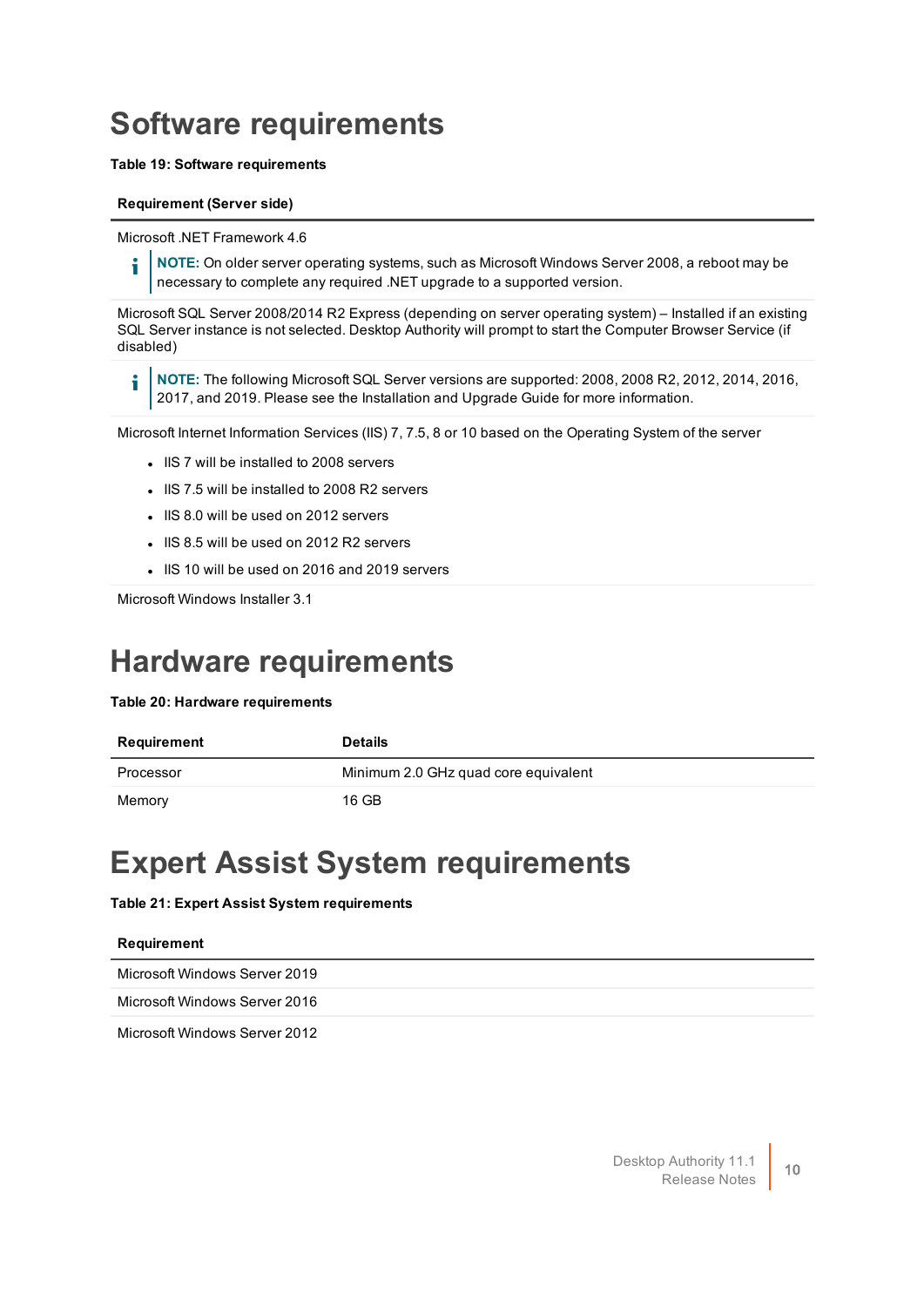#### **Requirement**

Microsoft Windows Server 2012 R2

Microsoft Windows Server 2008 (32-bit or 64-bit) any Service Packs

Microsoft Windows Server 2008 R2 any Service Packs

Microsoft Windows 10 (32-bit or 64-bit)

Microsoft Windows 8.1 (32-bit or 64-bit)

Microsoft Windows 7 (32-bit or 64-bit) Service Pack 1 or later

### **Expert Assist Web Browser system requirements**

**Table 22: Expert Assist Web Browser system requirements**

#### **Requirement**

Internet Explorer 11

Mozilla Firefox latest version

Google Chrome latest version

Microsoft Edge latest version

Latest Java Runtime Environment (Oracle JDK and OpenJDK supported)

**IMPORTANT**: OpenJDK is automatically deployed by ExpertAssist if no supported version of Java is found. However, in some cases previously installed versions of Java (Oracle or OpenJDK) may not have been cleanly uninstalled. This situation can prevent the ability to properly detect when the OpenJDK version needs to be automatically deployed. Please see Desktop Authority KB [266071](https://support.quest.com/kb/266071) for more information on detecting and resolving this issue.

### **Upgrade and compatibility**

<span id="page-10-0"></span>Desktop Authority 11.1 supports upgrades from Desktop Authority 9.3 or greater.

## **Product licensing**

#### *To enable a trial license*

Please contact your Quest Sales Representative in order to obtain a Desktop Authority License key.

**i** NOTE: A valid license is required in order to complete any Desktop Authority installation.

#### *To enable Desktop Authority during installation:*

During the installation process, a dialog will appear requesting the License Key. Enter the required license key.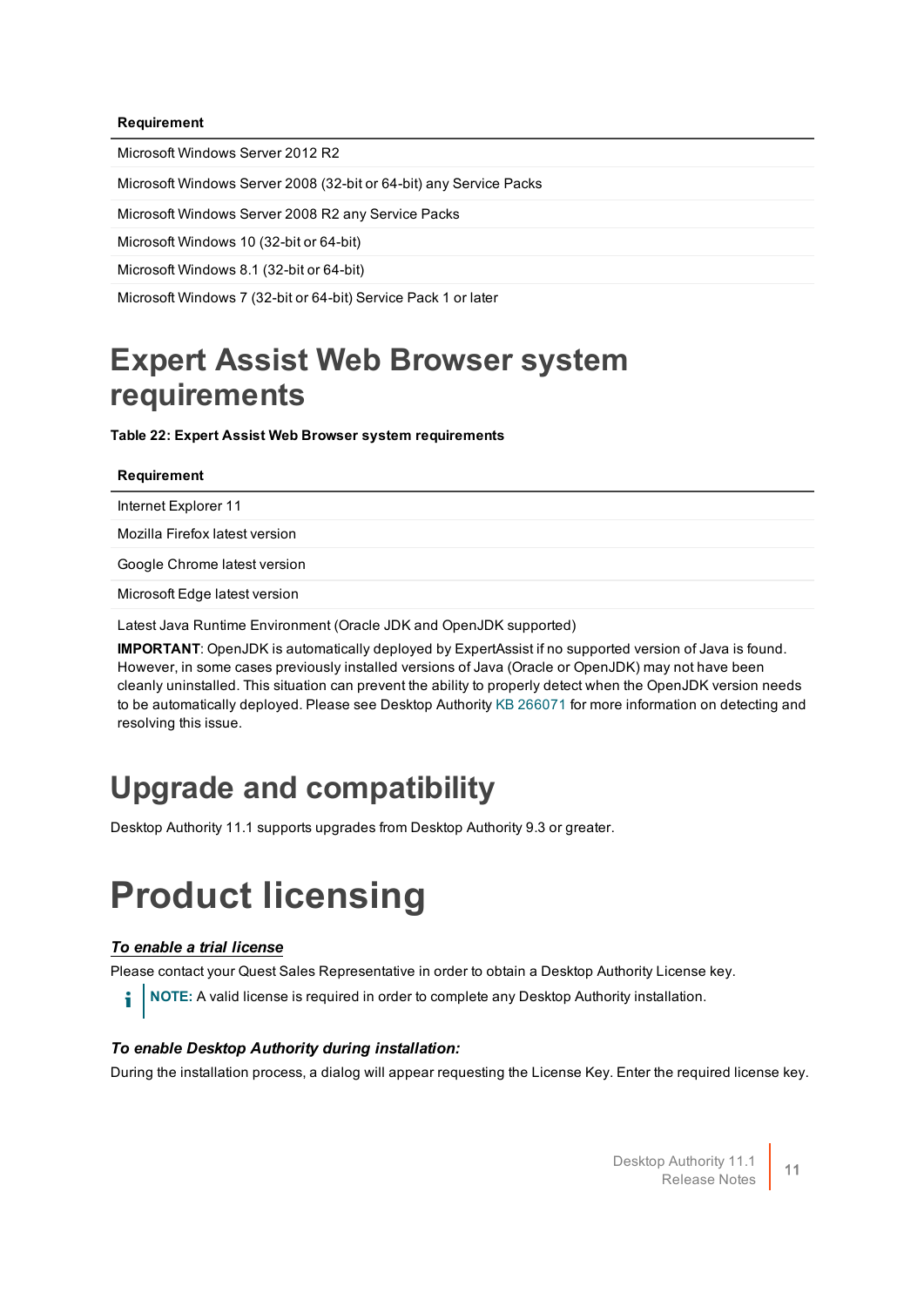#### *To enable Desktop Authority following installation:*

Once Desktop Authority licenses are purchased, you must register them with the software. Registering the licenses will remove the evaluation time period shown on the Desktop Authority client side splash screen and in the Desktop Authority Manager.

- 1. Click the Registration link in the lower right corner of the Desktop Authority Manager.
- 2. In the Registration dialog, click the Add new license link.
- 3. Once on the registration dialog, enter the required license key.
- 4. Click Register when finished.
- <span id="page-11-0"></span>5. You will automatically be logged out of the Manager Console once the new license key has been applied, and updated license information will be shown once a new login has been completed.

## **Product improvement program**

To assist in the development of new features, as well as drive future improvements, we have implemented a Product Improvement Program. Feedback from this program provides Product Management with valuable insight into how our products are being used. This information is essential to help the R&D team prioritize existing enhancement requests within the roadmap of the each product. Participation is voluntary, and no personal contact information is ever collected.

<span id="page-11-1"></span>Please see the Administrator Guide for more information on the Product Improvement Program, including how to enable\disable the collection of data at any time.

# **Upgrade and installation instructions**

<span id="page-11-2"></span>Complete upgrade and installation instructions can be found in the Installation and Upgrade Guide.

## **More resources**

Additional information is available from the following:

- Installation and Upgrade Guide
- Getting Started Guide
- Administrator Guide
- Reporting Guide
- Data Dictionary
- Database Diagram
- ExpertAssist User Guide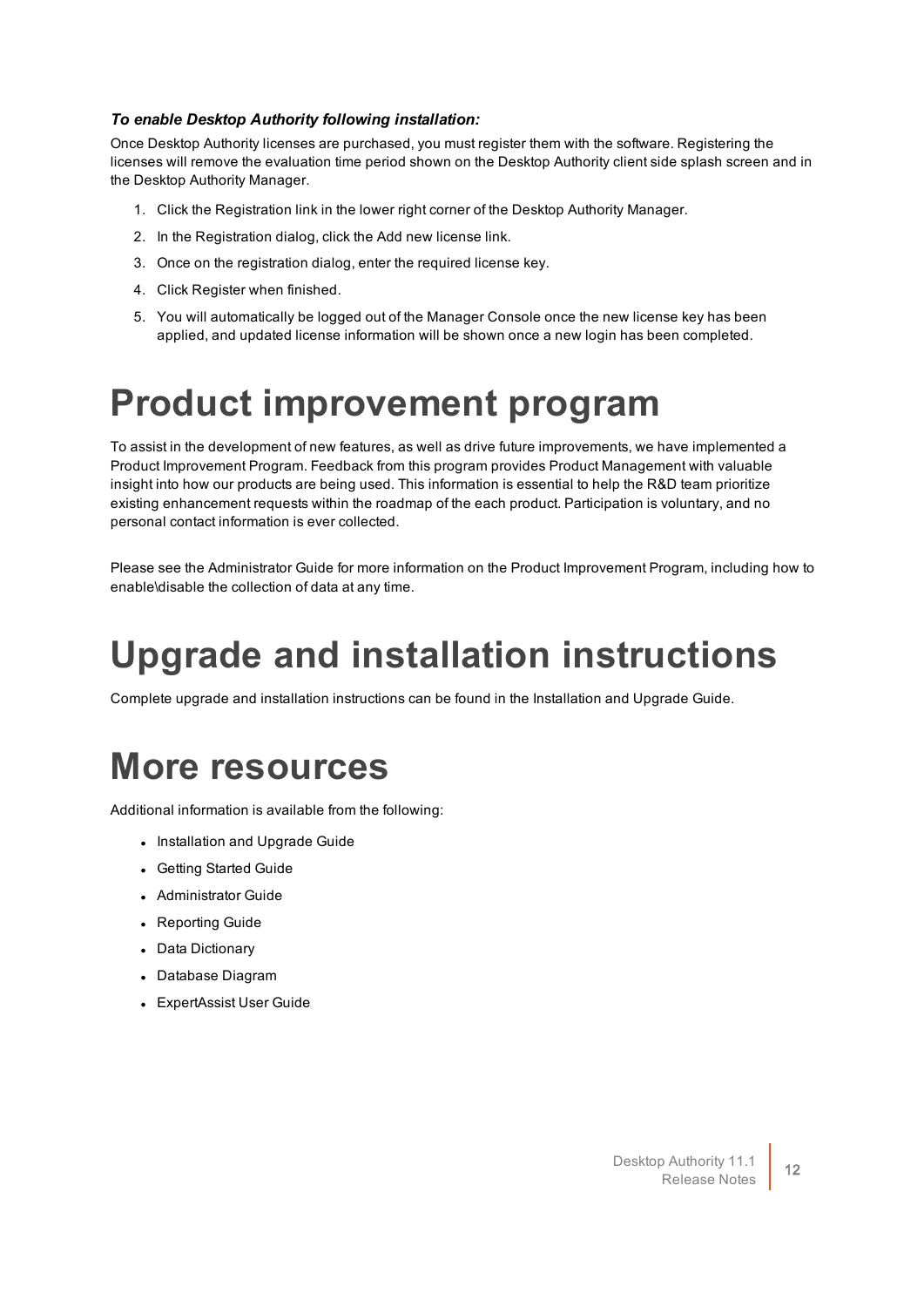# <span id="page-12-0"></span>**Globalization**

This section contains information about installing and operating this product in non-English configurations, such as those needed by customers outside of North America. This section does not replace the materials about supported platforms and configurations found elsewhere in the product documentation.

This release supports any single-byte or multi-byte character set. In this release, all product components should be configured to use the same or compatible character encodings and should be installed to use the same locale and regional options. This release is targeted to support operations in the following regions: North America, Western Europe and Latin America, Central and Eastern Europe, Far-East Asia, Japan. It supports bidirectional writing (Arabic and Hebrew). The release supports Complex Script (Central Asia – India, Thailand).

<span id="page-12-1"></span>This release has the following known capabilities or limitations: There are no known limitations running the product in any of the supported markets.

# **About us**

### **We are more than just a name**

We are on a quest to make your information technology work harder for you. That is why we build community driven software solutions that help you spend less time on IT administration and more time on business innovation. We help you modernize your data center, get you to the cloud quicker and provide the expertise, security and accessibility you need to grow your data-driven business. Combined with Quest's invitation to the global community to be a part of its innovation, and our firm commitment to ensuring customer satisfaction, we continue to deliver solutions that have a real impact on our customers today and leave a legacy we are proud of. We are challenging the status quo by transforming into a new software company. And as your partner, we work tirelessly to make sure your information technology is designed for you and by you. This is our mission, and we are in this together. Welcome to a new Quest. You are invited to Join the Innovation™.

### **Our brand, our vision. Together.**

Our logo reflects our story: innovation, community and support. An important part of this story begins with the letter Q. It is a perfect circle, representing our commitment to technological precision and strength. The space in the Q itself symbolizes our need to add the missing piece — you — to the community, to the new Quest.

## **Contacting Quest**

For sales or other inquiries, visit <https://www.quest.com/company/contact-us.aspx> or call +1-949-754-8000.

### **Technical support resources**

Technical support is available to Quest customers with a valid maintenance contract and customers who have trial versions. You can access the Quest Support Portal at [https://support.quest.com](https://support.quest.com/).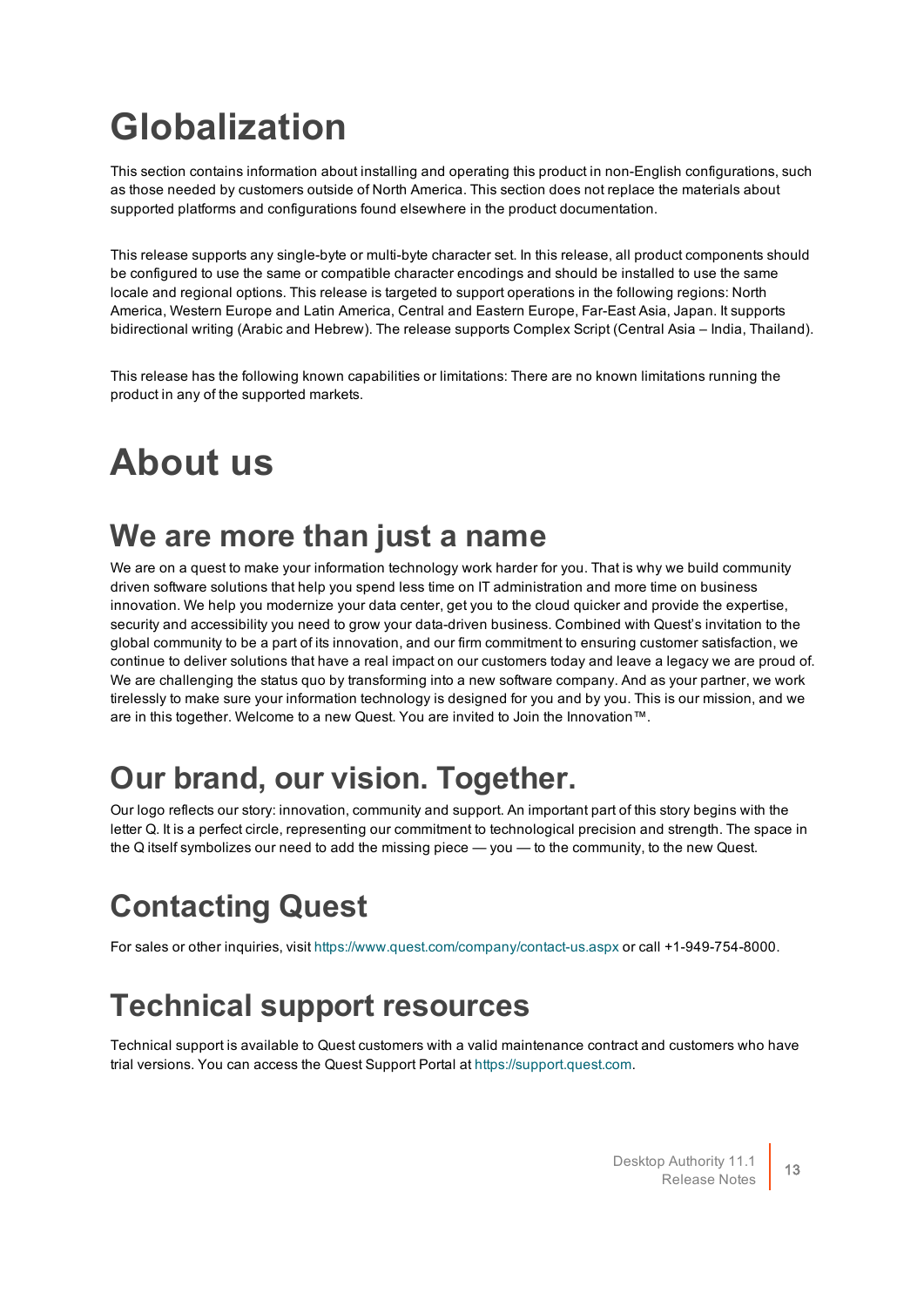The Support Portal provides self-help tools you can use to solve problems quickly and independently, 24 hours a day, 365 days a year. The Support Portal enables you to:

- Submit and manage a Service Request
- View Knowledge Base articles
- Sign up for product notifications
- Download software and technical documentation
- View how-to-videos
- Engage in community discussions
- Chat with support engineers online
- View services to assist you with your product